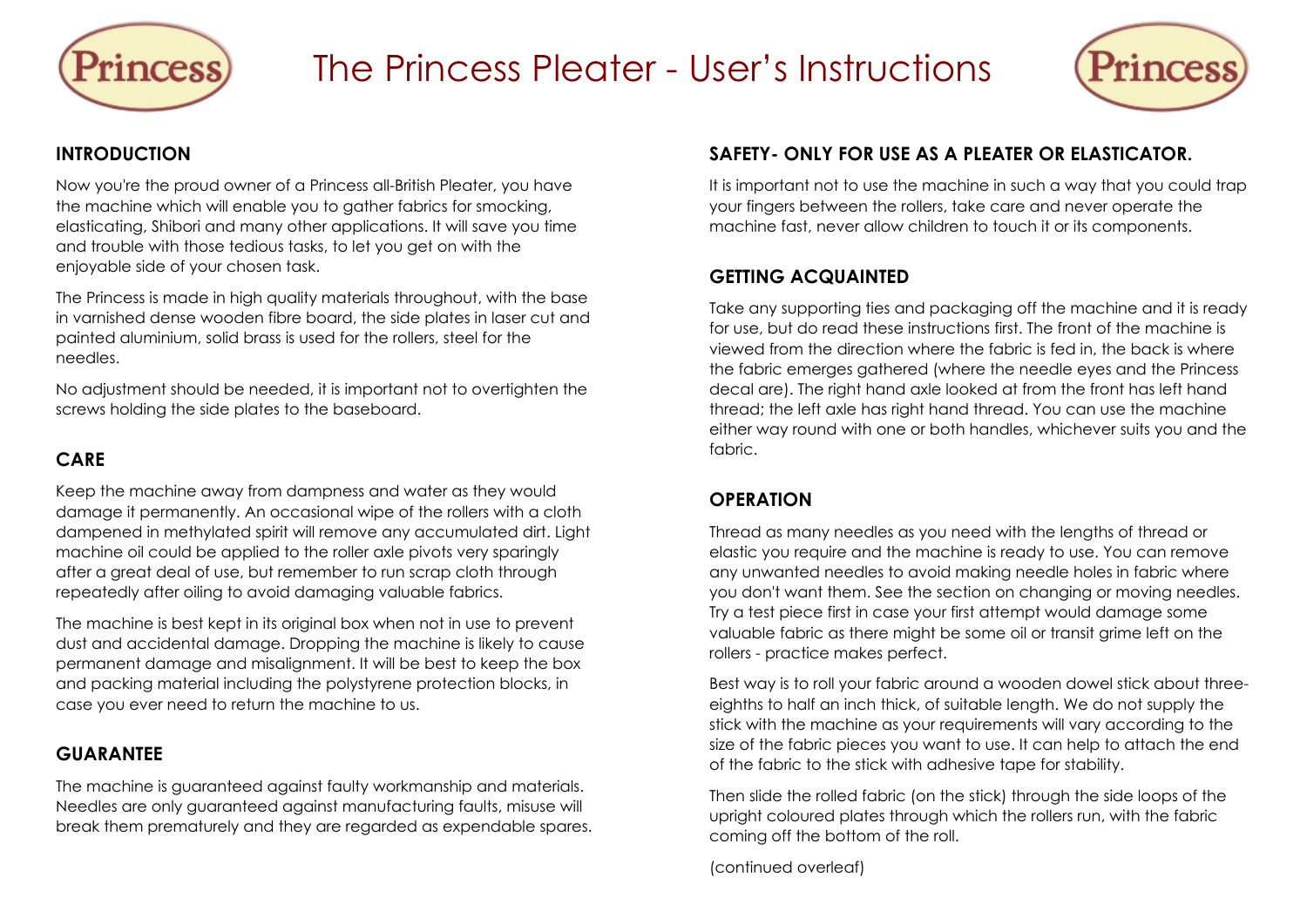

# The Princess Pleater - User's Instructions



#### **OPERATION (continued)**

Feed the leading straight edge of the fabric into the teeth of the top and bottom front rollers while turning the knobs gently, carefully ensuring that the fabric is taken up straight and evenly, as the start will determine the quality of the gathering across the whole piece. Keeping the tension even all the way across the fabric is important; this can take a few attempts to get right. You can use either or both turning knobs plus you may like an extra dowel stick laid over the fabric as it comes off the bottom of the first dowel stick. This second stick will need to be about 11 inches (28cms.) in length.

This second stick can be quite thick if you wish. What it does is to keep the tension even across the width of the fabric, while you have two hands free to turn the knobs. As you turn the knobs the fabric will pass through the rollers, emerging onto the needles it's important to pull the fabric onto the threads to keep the needles clear. If you meet strong resistance as you turn the knobs it may mean the fabric is becoming folded at the sides.

If this happens you can reverse up to a quarter turn of the knobs to release jammed fabric, but it is best avoided by making sure the fabric is taken up straight and not folded as it passes through.

# **FABRIC TENSION**

Probably the most important detail which affects the quality of the gathering you will achieve is the fabric tension. If there is too much 'pull' against the direction of movement of the fabric you will put stress on the needles and possibly tear a fine fabric. Conversely if there is insufficient tension or different tensions across the fabric width, you are more likely to have 'off line' or unevenly gathered fabric, or missed gathers. Again practice makes perfect and lots of users use no dowel stick quite effectively; it all depends on your individual style.

By now you should have some gathered fabric - and that is all there is to it. Occasionally needles may break and these are easily changed.

#### **CHANGING OR MOVING NEEDLES**

Using ideally a small fat screwdriver or something around 5-6 mm thick inserted into the slot in the black circular roller holders, push the slots to the vertical position and the roller can be lifted or levered out gently. Best to make a note of the position of the needles before taking them all out! Now the needles lift out and go back positioned just between the top and bottom front rollers where the fabric feeds in. The shoulder of the needle rests on the bottom back roller, the top back (removable) roller keeps the needles in place while gathering. See the diagram showing needle position on the next page.

### **FINE SMOCKING**

There are half-spaced grooves the full width of the rollers to be used if you wish to do very fine smocking. Simply move the needles or use extra ones to fill as many of these positions as you need.

#### **SPARE NEEDLES**

Spare needles are available in packs of 16 needles and prices including post for all areas of the world are listed on our website.

# **REPAIR AND TOOLS**

We do not supply any specific tools because all you are likely to need is a small screwdriver or other tool to turn the roller holders as described above. If you feel competent to dismantle the machine for major cleaning or repairs you will need a Torx T20 screwdriver to loosen the screws under the bottom of the baseboard. Alignment is important, so is light lubrication.

*PRINCESS PLEATERS is owned by Anya Morris and she will do all she can to ensure you have years of trouble-free use from your Princess. Please write, e-mail or telephone and we will do our best to help.*

**Princess Pleaters, 28 East Beach, Lytham, Lancashire. FY8 5EX UK t: +44 (0)1253 738842 mail@princess-pleaters.com www.princess-pleaters.co.uk**